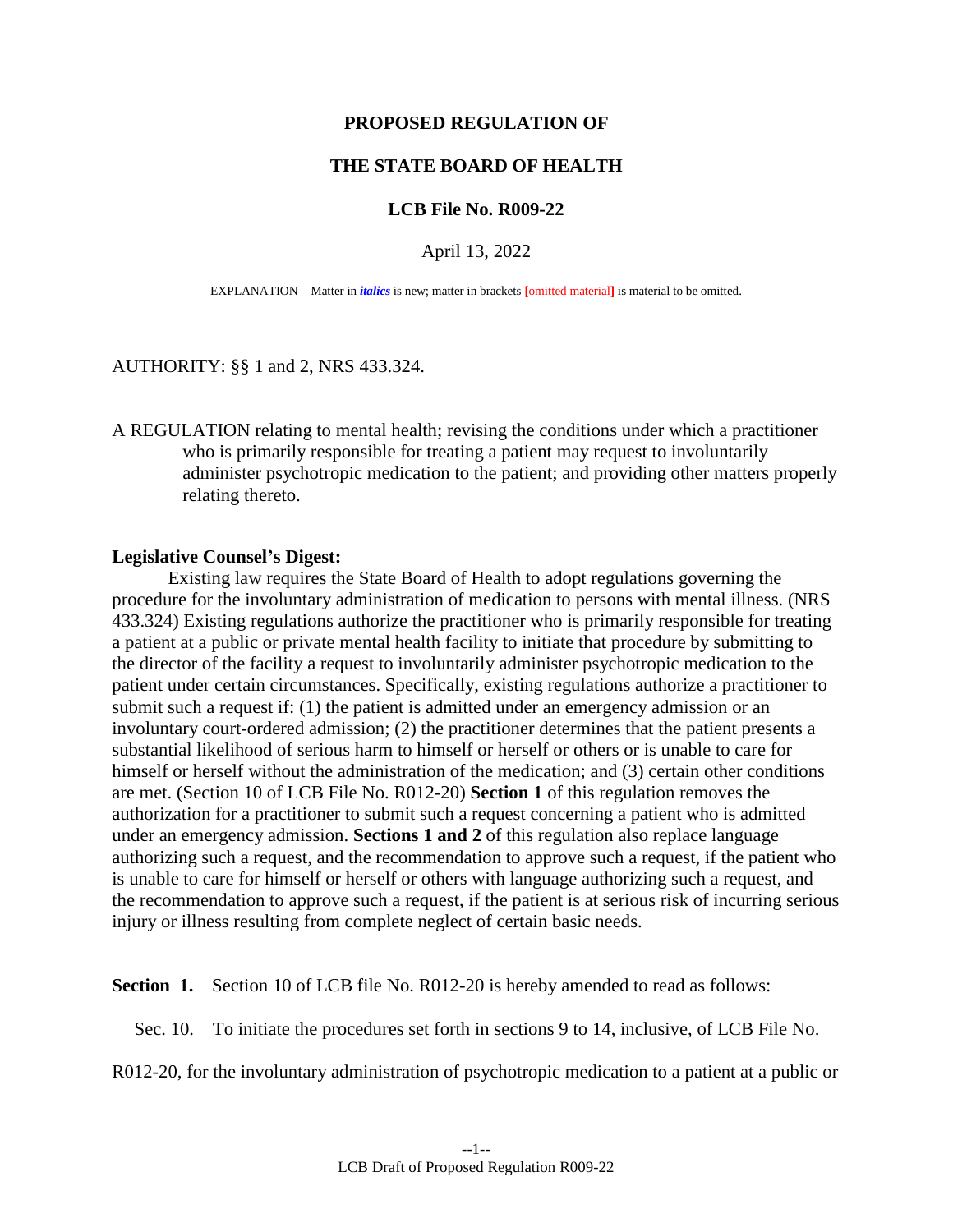private mental health facility that has established such procedures, the practitioner who is primarily responsible for treating the patient must submit to the director of the facility a request to involuntarily administer psychotropic medication to the patient. Such a request may be made by the practitioner if:

1. The patient is currently admitted to the public or private mental health facility under **[**an emergency admission pursuant to NRS 433A.150 or**]** an involuntary court-ordered admission pursuant to NRS 433A.200 **[**;**]** *, as amended by section 36 of Senate Bill No. 70, Chapter 481, Statutes of Nevada 2021, at page 3086;*

2. The practitioner:

(a) Determines that the patient presents a substantial likelihood of serious harm to himself or herself or others, as determined pursuant to NRS 433A.0195, or **[**is unable to care for himself or herself**]** *is at serious risk of incurring serious injury or illness resulting from complete neglect of his or her basic need for food, clothing, shelter or personal safety* without the administration of the medication; and

(b) Explains to the patient the nature of the condition for which the psychotropic medication is necessary, the basis for the diagnosis of the condition, the benefits and risks of using the medication including, without limitation, possible side effects from use, any alternative treatment and the potential outcome if the condition remains untreated;

3. The patient refuses to provide informed written consent to the administration of the psychotropic medication after receiving the explanation described in paragraph **[**(b);**]** *(b) of subsection 2;* and

4. The practitioner documents in the medical record of the patient that the provisions of subsections 1, 2 and 3 were satisfied.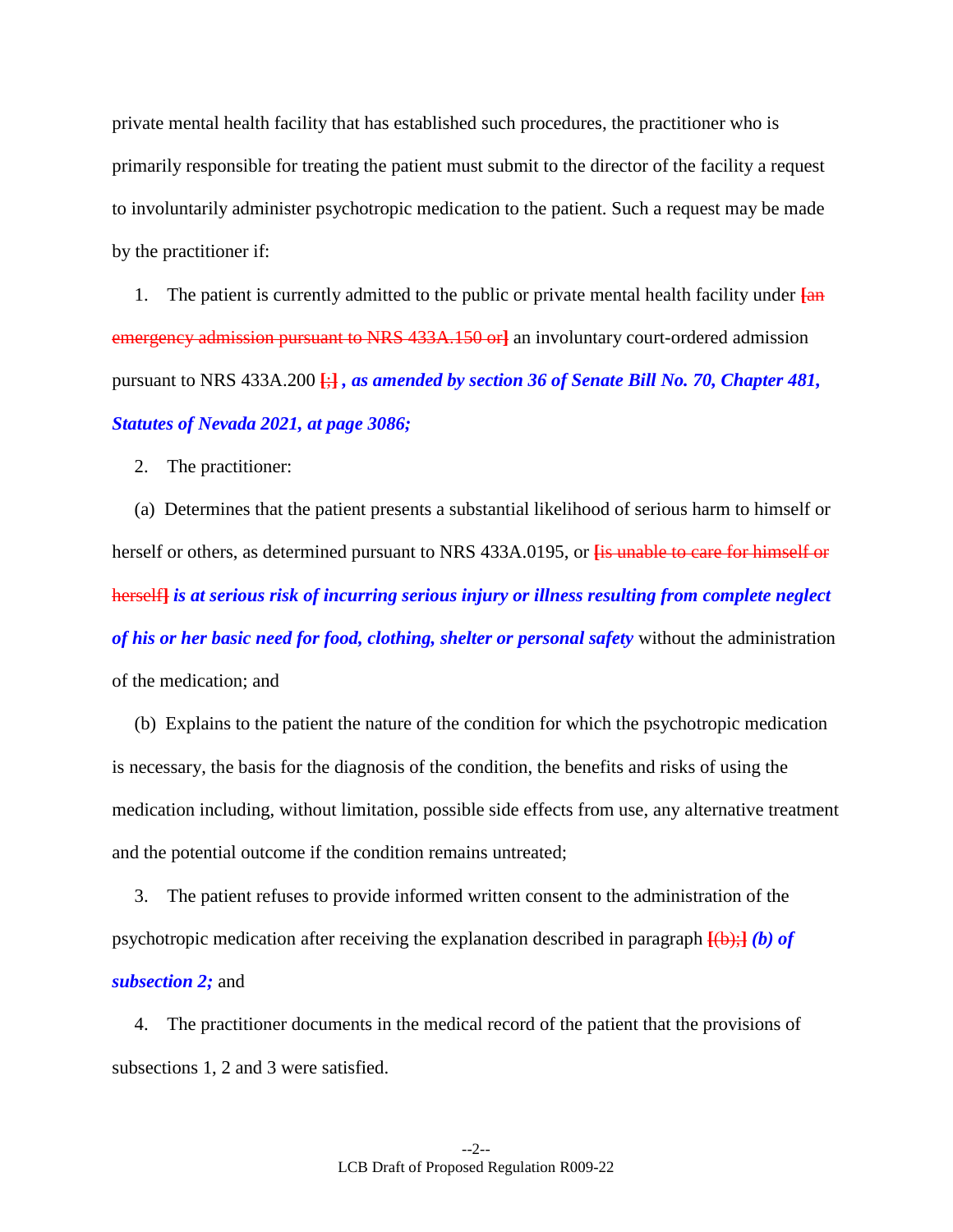**Sec. 2.** Section 13 of LCB File No. R012-20 is hereby amended to read as follows:

Sec. 13. 1. A patient who is the subject of a hearing held pursuant to section 11 of LCB File No. R012-20 must be allowed to be present during the entire hearing. Unless the patient has indicated in writing or through his or her advisor that he or she will not participate in the hearing, the hearing must not begin until the patient is present.

2. At the hearing, the patient must be allowed to:

(a) Cross-examine any person interviewed by the committee; and

(b) Present evidence and witnesses to the committee.

3. The committee conducting the hearing may interview any person or request any document it deems necessary to assist the committee in making its determination.

4. The committee conducting the hearing shall:

(a) Keep a written, audio or audiovisual record of the hearing;

(b) Prepare a written decision upon the conclusion of the hearing;

(c) Transcribe minutes of the hearing;

(d) Place a copy of the minutes and the written decision of the committee in the medical record of the patient; and

(e) Provide a copy of the minutes and its written decision to the patient.

5. Upon conclusion of the hearing, the committee may recommend approving the request to involuntarily administer psychotropic medication to the patient only if the member of the committee who is a psychiatrist and at least one other member determine that the patient presents a substantial likelihood of serious harm to himself or herself or others, as determined pursuant to NRS 433A.0195, or is **[**unable to care for himself or herself**]** *at serious risk of incurring serious injury or illness resulting from complete neglect of his or her basic need for food, clothing,*